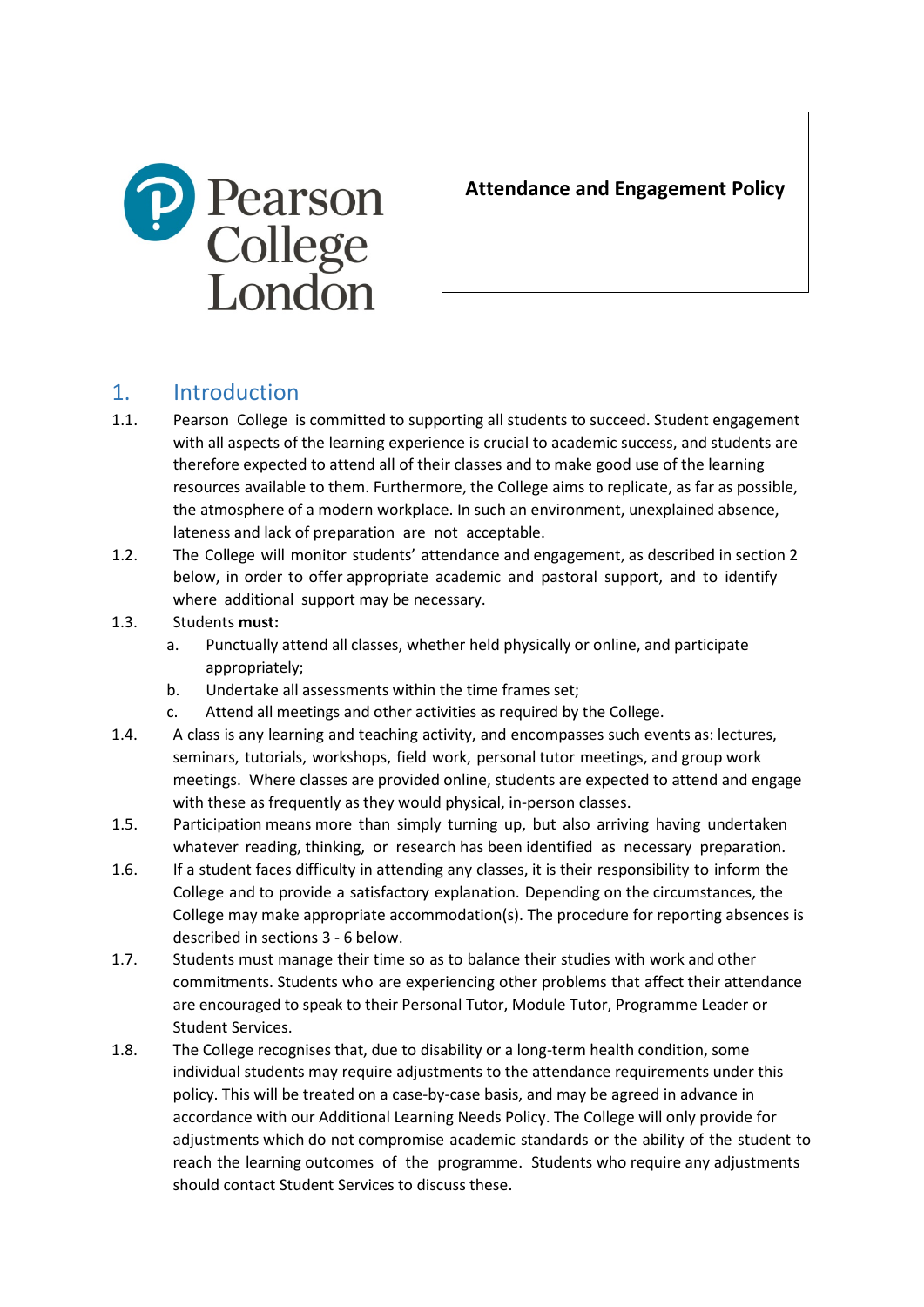1.9. **This policy does not cover absence from timed, scheduled assessments, such as exams, inclass assessments or presentations**. If a student has missed a timed, scheduled assessment due to exceptional circumstances beyond their control (or anticipates that they will do so), they must make an extenuating circumstances application as a matter of urgency. The Extenuating Circumstances Policy, available on the 'current students' section of the College website under 'Policies and Regulations'<sup>[1](#page-1-2)</sup>, contains detailed information about all aspects of such situations, and Student Services will also be able to provide individual advice.

#### <span id="page-1-0"></span>2. Attendance monitoring

2.1. The College will monitor attendance at all classes, whether held in person or online. The purpose of this monitoring will be to ensure that every student is supported to succeed, and to identify any patterns of non-attendance which cause concern about a student's wellbeing and/or academic progress.

# <span id="page-1-1"></span>3. Students' responsibilities with respect to absence

- 3.1. It is the responsibility of students to:
	- a. Advise the College of any absence by submitting an Absence Form to Student Services;
	- b. Provide evidence of circumstances affecting their attendance for longer than seven days (see section [5](#page-2-1) below), or provide a self-certification statement for absences lasting up to seven consecutive calendar days (see section [6](#page-2-0) below);
	- c. Agree a revised deadline with their module tutor/s for any seminar work missed due to absence;
	- d. Keep in touch with the College should they be absent for a prolonged period;
	- e. Recognise that submission of an Absence Form does not automatically mean that the absence has been authorised. If the absence has been deemed unacceptable, it will not be authorised and will count as an unauthorised absence on the student's record;
	- f. Recognise that, even when a student is absent for good reasons which are authorised, their progress on the programme may be affected, and they may be advised to take an Interruption of Studies;
	- g. Recognise that absence, whether authorised or not, does not constitute grounds for appeal against failure of a module or modules.

#### 4. Absence Forms

- 4.1. Where a student is aware that circumstances have arisen which prevent them from attending a class or scheduled College activity, they must inform the College as soon as possible by filling in and submitting an Absence Form*.*
- 4.2. Absence Forms are available on the "Current Students" section of the College website under "Forms and documents"<sup>[2](#page-1-3)</sup>. Hard copies are also available at the Student Services counter. Forms may be submitted to Student Services either electronically or as hard copies.
- 4.3. A student's Absence Form will be considered by Student Services, who may decide to

<span id="page-1-2"></span><sup>1</sup> https://www.pearsoncollegelondon.ac.uk/for-students/current-students/policies-and-regulations.html

<span id="page-1-3"></span><sup>2</sup> <https://www.pearsoncollegelondon.ac.uk/for-students/current-students/registry-forms-and-documents.html>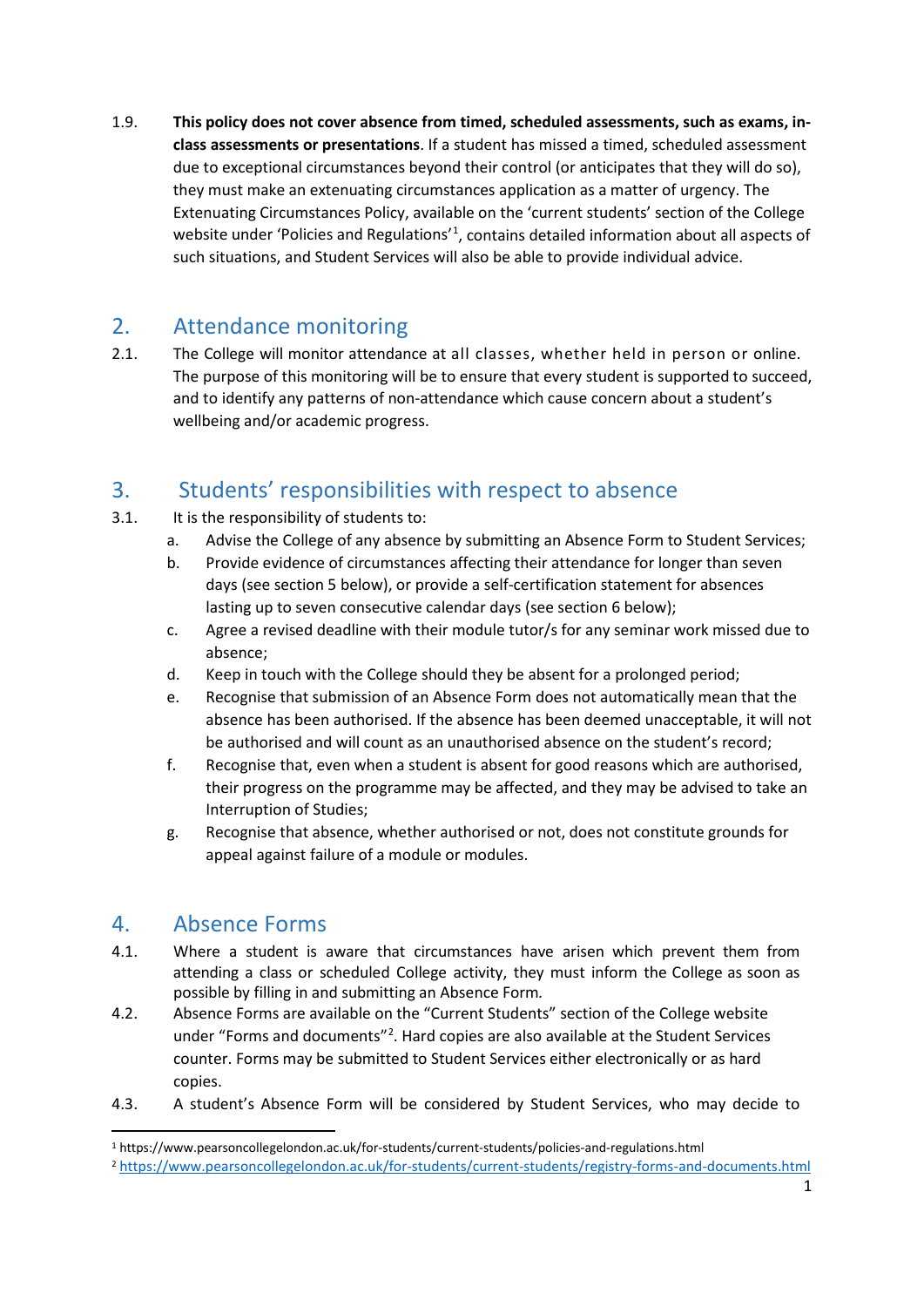authorise the student's absence. If Student Services are minded not to authorise the student's absence, the decision will be referred to the Deputy Dean of School or their nominee, who will make a final decision as to whether or not the absence can be authorised.

- 4.4. The decision to authorise an absence will depend upon the reason given and the documentation supplied as evidence (if required). Whilst it is not possible to provide an exhaustive list of every possible circumstance, the following will **not** normally be deemed acceptable: moving house, holidays, wedding preparations, sporting commitments (except where unavoidable and the commitment is at national/county level), employment/volunteering commitments.
- 4.5. The College will maintain records of student absence applications.

# <span id="page-2-1"></span>5. Authorisation of absence: self-certification for short periods of absence

- 5.1. If a student is absent for a period lasting **seven consecutive calendar days or fewer** due to illness or some other unforeseen reason (such as bereavement), they are permitted to 'selfcertify' the reasons for their absence, without providing additional written evidence to support their Absence Form. In such circumstances, the student must provide a brief statement of the reasons for their absence.
- 5.2. In order to use self-certification, the student must submit their Absence Form as early as possible, preferably in advance, and no later than the **first day** when they are absent.
- 5.3. The College recognises that in exceptional circumstances, it may not be possible for a student to notify the College on their first day of absence. If a student is unable to submit an absence form on or before their first day of absence, self-certification cannot be used, and the student must provide written evidence in support of their Absence Form, as described in section [6](#page-2-0) below.
- 5.4. The College maintains records of the use of self-certification for absences. Should a student's overall level of non-attendance become a cause for concern, the student may be invited for a discussion with Student Services or the Deputy Dean of their School to ensure that any exceptional circumstances and/ or additional learning needs are identified and that students are appropriately supported academically and pastorally, as described in section [7.](#page-4-0) Following such a meeting, if there continue to be serious concerns about a student's academic engagement, the Fitness to Study Procedure may be invoked.
- 5.5. Dishonest or fraudulent self-certification may lead to disciplinary action under the Student Disciplinary Code.

### <span id="page-2-0"></span>6. Authorisation of longer periods of absence

- 6.1. If there are circumstances which prevent a student from attending classes for longer than seven consecutive calendar days, the student must provide documentary evidence of these circumstances. An Absence Form, together with evidence, must be submitted to Student Services as early as possible. This includes previously self-certified absences which have unexpectedly extended beyond seven consecutive calendar days: in such cases, the student must submit a new form, with evidence.
- 6.2. If there is a delay in obtaining evidence, the student should, nonetheless, submit an Absence Form as early as possible, and should indicate on the form the date when evidence is likely to be provided to Student Services. In case of any difficulty with obtaining evidence, students may contact Student Services for additional advice.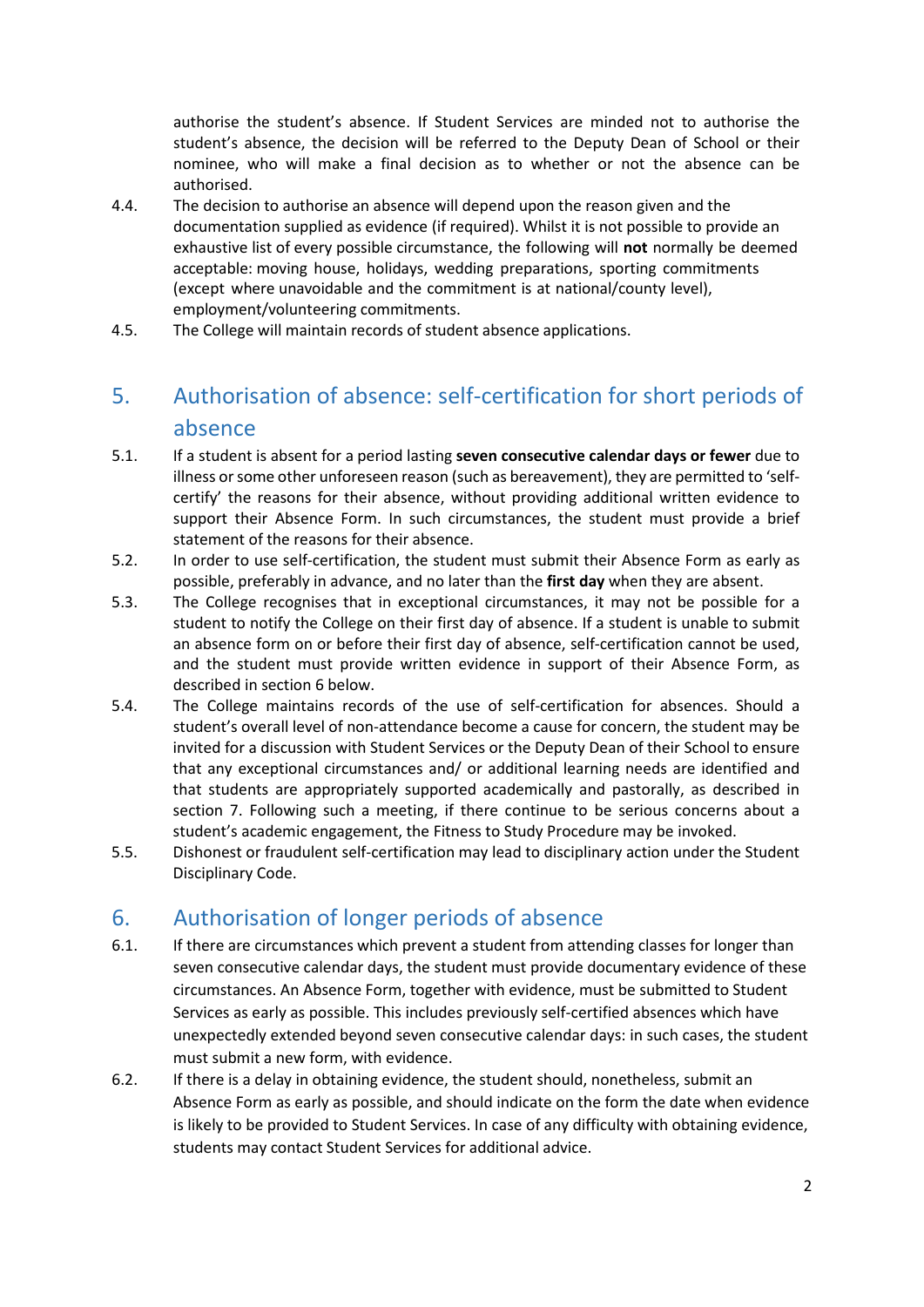#### **Evidence**

6.3. Whether a particular document is acceptable as evidence is at the College's discretion, and the most appropriate type of evidence will depend on the particular circumstances. However, the table below indicates the type of evidence that will normally be acceptable in support of an Absence Form.

| <b>Reason for absence</b>                                                                                                                                   | <b>Evidence required</b>                                                                                                                                                                                                                                                  |
|-------------------------------------------------------------------------------------------------------------------------------------------------------------|---------------------------------------------------------------------------------------------------------------------------------------------------------------------------------------------------------------------------------------------------------------------------|
| Any circumstance lasting no longer than 7<br>days, such as short-term illness,<br>bereavement, a medical or dental<br>appointment, severe transport problem | The student's brief written description of the circumstances<br>('self-certification statement'), submitted no later than the<br>first day of absence                                                                                                                     |
| Period of illness lasting longer than 7 days                                                                                                                | Letter from a suitably qualified medical practitioner,<br>normally a GP or hospital doctor                                                                                                                                                                                |
| Personal problems                                                                                                                                           | Letter from someone, e.g. counsellor, who has direct<br>knowledge of the problem and/or is involved in supporting<br>the student                                                                                                                                          |
| Illness of dependent or family member                                                                                                                       | Medical certification of the person's illness and statement<br>explaining its impact on the student                                                                                                                                                                       |
| Bereavement                                                                                                                                                 | Death certificate or funeral order of service. Where<br>bereavement is causing a student's long-term absence, the<br>College may, at its discretion, request an additional written<br>statement from a person supporting the student, such as a<br>counsellor             |
| Court attendance or jury service                                                                                                                            | Official correspondence from the court confirming<br>attendance requirement                                                                                                                                                                                               |
| Victim of crime                                                                                                                                             | Statement of events, police report and crime reference<br>number. Where a crime has caused a student's long-term<br>absence, the College may, at its discretion, request an<br>additional written statement from a person supporting the<br>student, such as a counsellor |
| Involvement in a significant or prestigious<br>event                                                                                                        | Letter of invitation from the relevant organising body<br>confirming the requirement to be available on specific dates                                                                                                                                                    |
| Sport commitment at national/county level                                                                                                                   | Official correspondence from the relevant sporting body<br>confirming the requirement to be available on specific dates                                                                                                                                                   |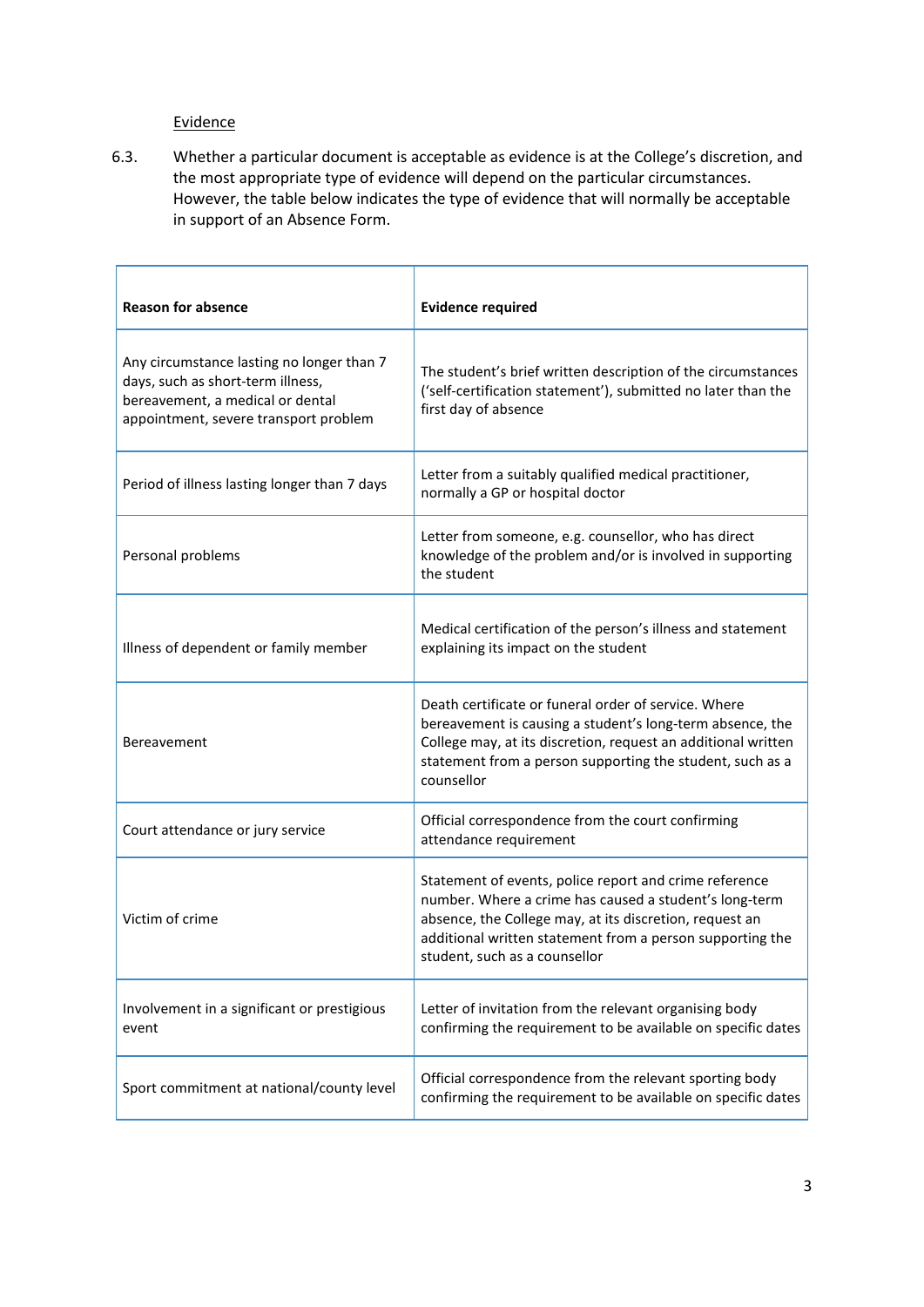# <span id="page-4-0"></span>7. Meetings

- 7.1. Students who miss classes without authorisation will be contacted by the College. If a student continues to be absent without authorisation, they will be called to meet a member of College staff, such as their Personal Tutor, Programme Leader, Dean or Deputy Dean.
- 7.2. A student may also be called to a meeting if:
	- a. they have a large number of authorised absences;
	- b. they have been absent for two weeks or more, with authorisation;
	- c. they are attending classes, but are ill-prepared, do not participate appropriately or are consistently late.
- 7.3. The primary purpose of the meeting will be to explore the reasons for absence and to establish whether there are any underlying issues or any support which may be required.
- 7.4. If a student's attendance continues to cause serious concern about their academic progress and/or wellbeing, the College may choose to invoke its Fitness to Study Policy and procedures.

#### 8. Group work

- 8.1. Group work is an important element of all programmes at the College and in some modules, students will be involved in assessed group projects, reports or presentations. The College expects all students to participate actively in these group activities.
- 8.2. If a student does not attend and participate actively in group sessions, their fellow students are expected to notify the Module Tutor or Student Services, who will call the student to a meeting to investigate their reasons for non-participation. The College will take appropriate action to ensure that no student is unfairly advantaged or disadvantaged by a student's non-attendance at group meetings.

#### 9. Absence from Assessments

- 9.1. Authorisation to be absent from class does not authorise absence from assessments during the same period. For scheduled examinations, in-class assessments or presentations, students must submit an application for mitigation of extenuating circumstances. For coursework assessments, students may be able to request an extension in advance, or mitigation (if the application is made after the deadline has passed). Failure to do so risks an academic penalty, which is highly likely to result in a mark of zero on a missed assessment.
- 9.2. The forms for applying for extensions or mitigation are available on the 'Current Students' section of the College website under 'Forms and documents'<sup>[3](#page-4-1)</sup>. Students should consult the Extenuating Circumstances Policy, available on the 'Current Students' section of the College website under 'Policies and Regulations'<sup>[4](#page-4-2)</sup>, and Student Services will also be able to provide advice. Deadline extensions, mitigation of extenuating circumstances and authorisation of absence are different procedures, and the College will not proactively check whether a student who is absent also requires a deadline extension or mitigation.
- 10. Allied Polices

This Policy is aligned to the following Pearson College Policies:

<span id="page-4-1"></span><sup>3</sup> <https://www.pearsoncollegelondon.ac.uk/for-students/current-students/registry-forms-and-documents.html>

<span id="page-4-2"></span><sup>4</sup> https://www.pearsoncollegelondon.ac.uk/for-students/current-students/policies-and-regulations.html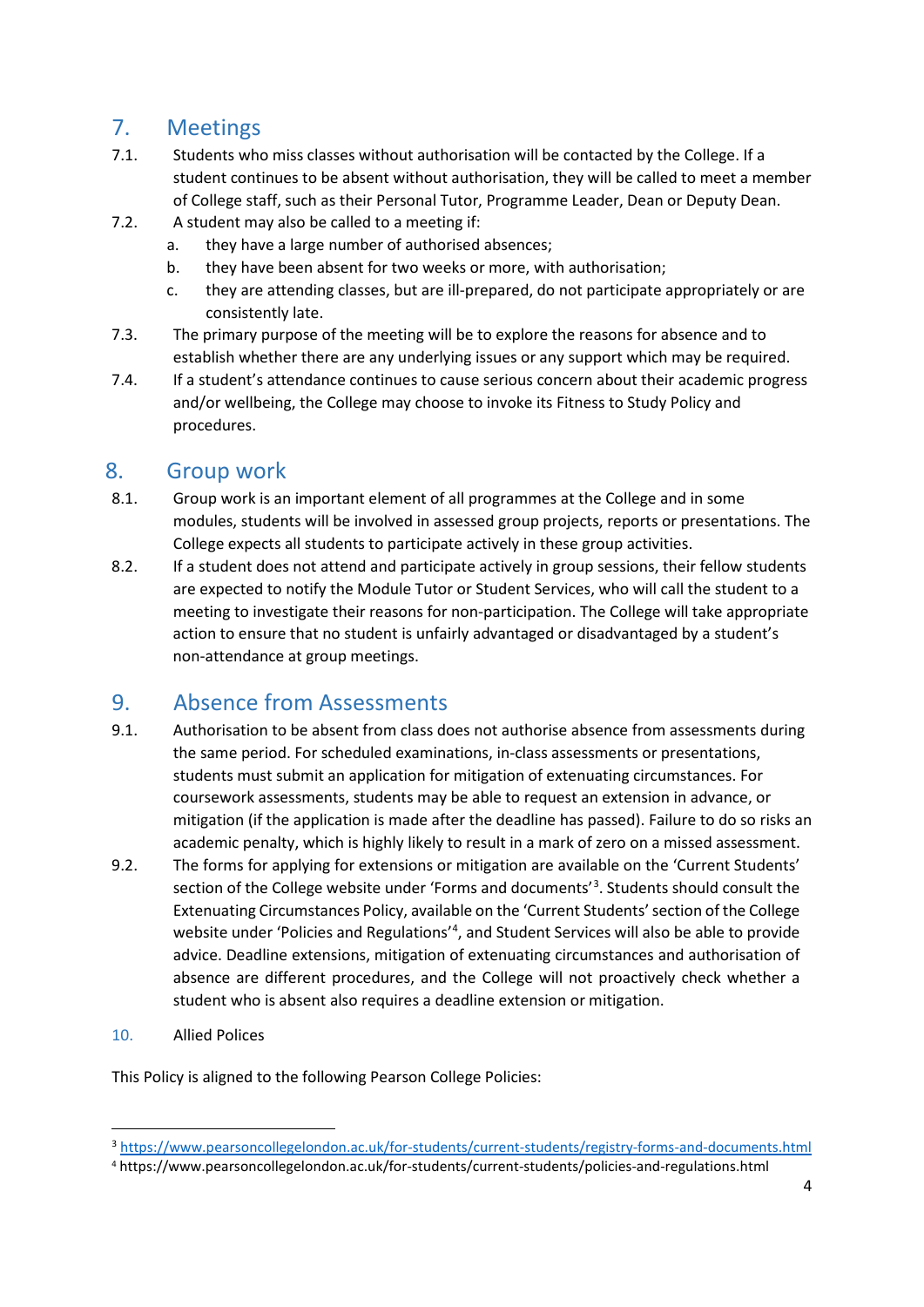- (i) Extenuating Circumstances Policy and Procedure
- (ii) Assessment Procedure<br>(iii) Fitness to Study Policy
- (iii) Fitness to Study Policy<br>(iv) Student Disciplinary Co
- 
- (iv) Student Disciplinary Code<br>(v) Additional Learning Needs Additional Learning Needs